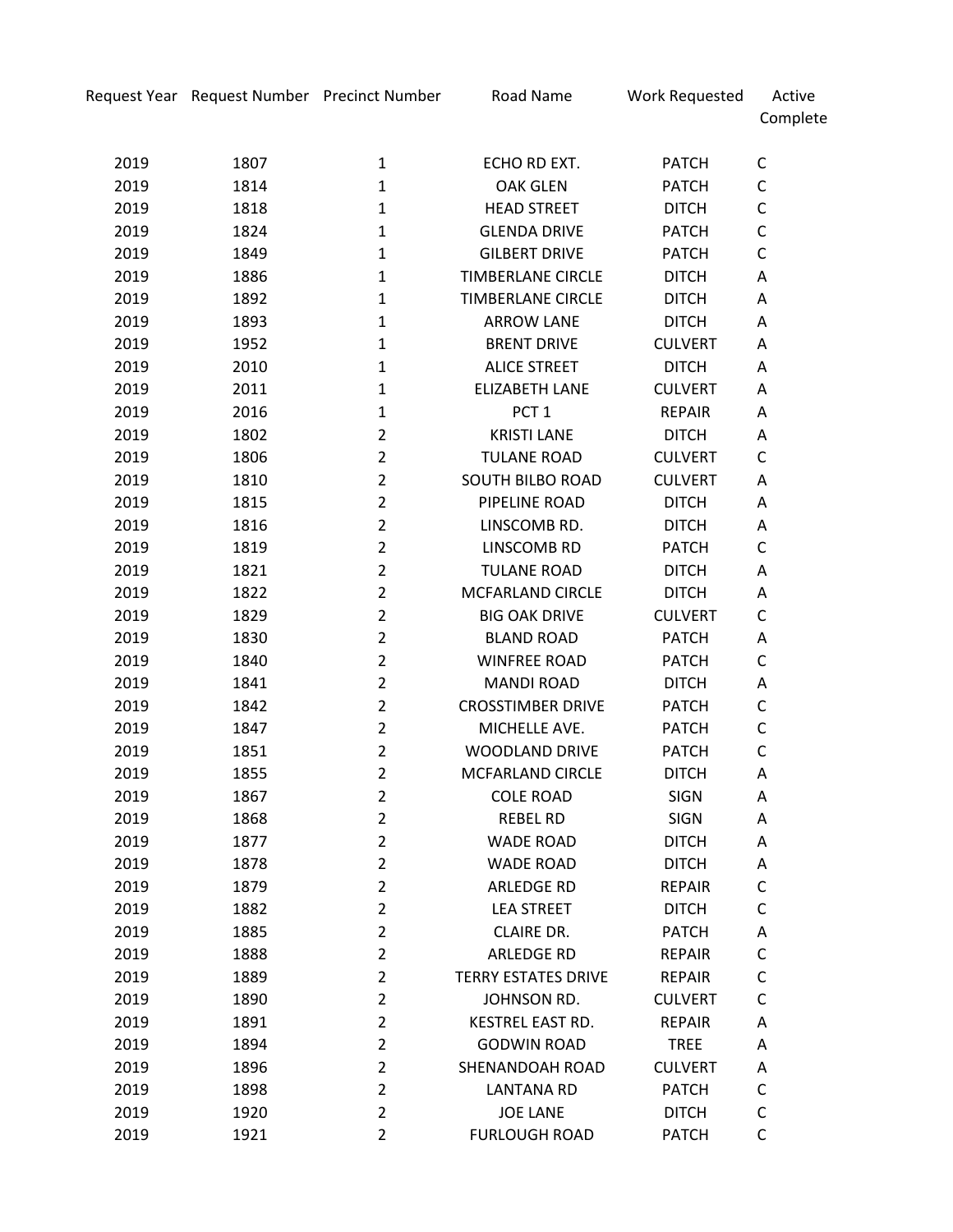| 2019 | 1922 | $\overline{2}$ | <b>SOUTH DANA CIRCLE</b>  | <b>DITCH</b>   | A |
|------|------|----------------|---------------------------|----------------|---|
| 2019 | 1923 | $\overline{2}$ | <b>CIRCLE 8</b>           | <b>DITCH</b>   | Α |
| 2019 | 1926 | $\overline{2}$ | ROYAL OAKS RD             | <b>DITCH</b>   | A |
| 2019 | 1929 | $\overline{2}$ | <b>CIRCLE 1</b>           | <b>TREE</b>    | A |
| 2019 | 1934 | $\overline{2}$ | <b>NORTHRIDGE DR.</b>     | <b>CULVERT</b> | A |
| 2019 | 1938 | $\overline{2}$ | <b>FINCH ROAD</b>         | <b>DITCH</b>   | Α |
| 2019 | 1940 | $\overline{2}$ | OLD 62                    | <b>DITCH</b>   | A |
| 2019 | 1941 | $\overline{2}$ | <b>CENTER STREET</b>      | <b>DITCH</b>   | Α |
| 2019 | 1944 | $\overline{2}$ | <b>TRAINER LANE</b>       | <b>MOW</b>     | Α |
| 2019 | 1949 | $\overline{2}$ | LINSCOMB RD.              | <b>PATCH</b>   | A |
| 2019 | 1951 | $\overline{2}$ | <b>WOODRIDGE DRIVE</b>    | <b>CULVERT</b> | C |
| 2019 | 1962 | $\overline{2}$ | W. GRIGSBY                | <b>SIGN</b>    | Α |
| 2019 | 1970 | $\overline{2}$ | <b>JACKSON DRIVE</b>      | <b>DITCH</b>   | C |
| 2019 | 1971 | $\overline{2}$ | <b>TULANE ROAD</b>        | <b>DITCH</b>   | Α |
| 2019 | 1974 | $\overline{2}$ | <b>COURMIER ST.</b>       | <b>DITCH</b>   | Α |
| 2019 | 1975 | $\overline{2}$ | <b>WINLIN DRIVE</b>       | <b>REPAIR</b>  | C |
| 2019 | 1977 | $\overline{2}$ | <b>BILL LANE</b>          | <b>TRASH</b>   | C |
| 2019 | 1978 | $\overline{2}$ | <b>CENTER STREET</b>      | <b>DITCH</b>   | Α |
| 2019 | 1982 | $\overline{2}$ | <b>FOX TROT DRIVE</b>     | <b>DITCH</b>   | A |
| 2019 | 1985 | $\overline{2}$ | <b>ALICE ST.</b>          | <b>DITCH</b>   | Α |
| 2019 | 1990 | $\overline{2}$ | <b>BLUEBONNET</b>         | <b>PATCH</b>   | C |
| 2019 | 1991 | $\overline{2}$ | <b>NORTH DANA CIRCLE</b>  | <b>DITCH</b>   | Α |
| 2019 | 1992 | $\overline{2}$ | <b>FURLOUGH ROAD</b>      | <b>PATCH</b>   | C |
| 2019 | 1993 | $\overline{2}$ | <b>BROUSSARD CIRCLE</b>   | <b>DITCH</b>   | Α |
| 2019 | 1994 | $\overline{2}$ | CHESTNUT ST.              | <b>DITCH</b>   | C |
| 2019 | 1995 | $\overline{2}$ | <b>WOODLAND DRIVE</b>     | <b>PATCH</b>   | A |
| 2019 | 1996 | $\overline{2}$ | <b>ALBERT DR</b>          | <b>DITCH</b>   | Α |
| 2019 | 1998 | $\overline{2}$ | <b>SOUTH DANA CIRCLE</b>  | <b>DITCH</b>   | C |
| 2019 | 2000 | $\overline{2}$ | <b>EARSEL LN</b>          | <b>REPAIR</b>  | A |
| 2019 | 2006 | $\overline{2}$ | TREELINE DR.              | <b>DITCH</b>   | A |
| 2019 | 2007 | $\overline{2}$ | <b>HICKORY BEND DRIVE</b> | <b>PATCH</b>   | Α |
| 2019 | 2009 | $\overline{2}$ | OLD HWY 90                | <b>PATCH</b>   | C |
| 2019 | 2012 | $\overline{2}$ | <b>CHURCH STREET</b>      | <b>CULVERT</b> | C |
| 2019 | 2013 | $\overline{2}$ | <b>CHERRY DRIVE</b>       | <b>PATCH</b>   | Α |
| 2019 | 2015 | $\overline{2}$ | <b>AQUARIUS ST</b>        | <b>DITCH</b>   | A |
| 2019 | 2017 | $\overline{2}$ | PARISH ROAD               | <b>PATCH</b>   | Α |
| 2019 | 2020 | $\overline{2}$ | <b>MEYERS</b>             | <b>PATCH</b>   | C |
| 2019 | 2023 | $\overline{2}$ | <b>LOST LAKE LANE</b>     | <b>DITCH</b>   | Α |
| 2019 | 2024 | $\overline{2}$ | <b>BOBCAT CIR.</b>        | <b>DITCH</b>   | Α |
| 2019 | 2031 | $\overline{2}$ | <b>BANCROFT ROAD</b>      | <b>DITCH</b>   | A |
| 2019 | 2036 | $\overline{2}$ | SOUTH COLLEGE             | <b>PATCH</b>   | A |
| 2019 | 2037 | $\overline{2}$ | <b>BUSTER ROAD</b>        | <b>DITCH</b>   | Α |
| 2019 | 2038 | $\overline{2}$ | TWIN LAKES DR.            | <b>PATCH</b>   | Α |
| 2019 | 2042 | $\overline{2}$ | <b>ATKINSON CIR</b>       | <b>DITCH</b>   | Α |
| 2019 | 2043 | $\overline{2}$ | <b>SHADOWDALE LANE</b>    | <b>PATCH</b>   | Α |
| 2019 | 1804 | 3              | SHEPPARD RD.              | <b>REPAIR</b>  | C |
| 2019 | 1805 | 3              | <b>LAUREN DRIVE</b>       | <b>PATCH</b>   | C |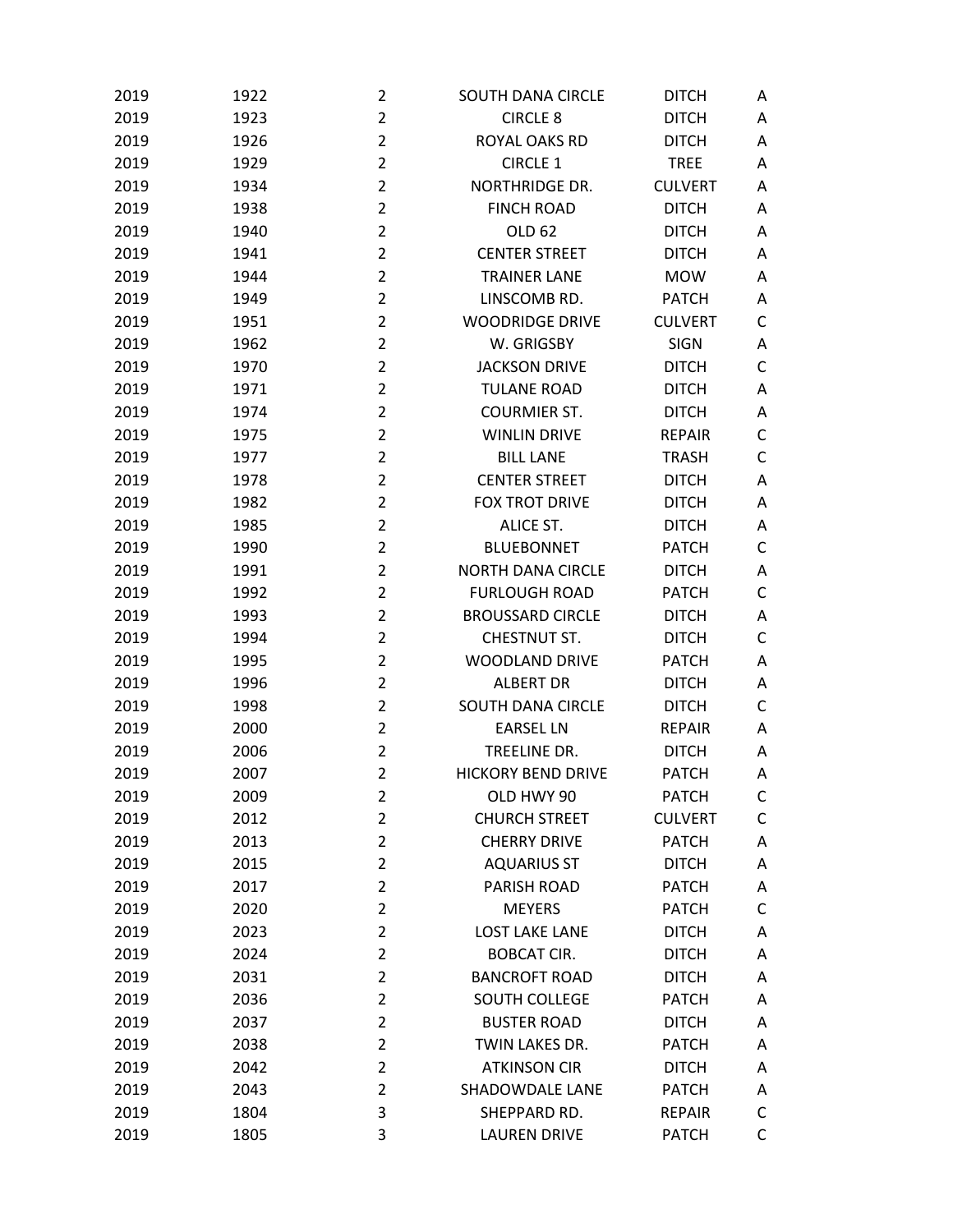| 2019 | 1813 | 3 | <b>SAND BAR ROAD</b>     | <b>PATCH</b>   | Α |
|------|------|---|--------------------------|----------------|---|
| 2019 | 1817 | 3 | <b>HARVEY STREET</b>     | <b>REPAIR</b>  | C |
| 2019 | 1820 | 3 | <b>WINDHAM CIRCLE</b>    | <b>SIGN</b>    | C |
| 2019 | 1825 | 3 | <b>VICTORY CIRCLE</b>    | <b>DITCH</b>   | Α |
| 2019 | 1826 | 3 | <b>GRANGER LANE</b>      | <b>PATCH</b>   | C |
| 2019 | 1827 | 3 | DARLENE ST.              | <b>DITCH</b>   | Α |
| 2019 | 1832 | 3 | <b>BAILEY ROAD</b>       | <b>PATCH</b>   | C |
| 2019 | 1833 | 3 | <b>WEST ASHFORD PARK</b> | <b>PATCH</b>   | C |
| 2019 | 1835 | 3 | <b>GRANGER LANE</b>      | <b>PATCH</b>   | C |
| 2019 | 1836 | 3 | <b>BRIDGEFIELD DRIVE</b> | <b>SIGN</b>    | C |
| 2019 | 1838 | 3 | <b>NOBLES ROAD</b>       | <b>TREE</b>    | Α |
| 2019 | 1839 | 3 | <b>HOFFPAUIR ROAD</b>    | <b>CULVERT</b> | A |
| 2019 | 1848 | 3 | <b>FERNBROOKE LANE</b>   | <b>DITCH</b>   | Α |
| 2019 | 1854 | 3 | AMBER KAY LANE           | <b>CULVERT</b> | A |
| 2019 | 1876 | 3 | <b>RED WING STREET</b>   | <b>DITCH</b>   | A |
| 2019 | 1887 | 3 | <b>CANDLEWICK DRIVE</b>  | <b>DITCH</b>   | Α |
| 2019 | 1897 | 3 | SANDALWOOD DRIVE         | <b>REPAIR</b>  | C |
| 2019 | 1902 | 3 | <b>GARRISON DRIVE</b>    | <b>SIGN</b>    | Α |
| 2019 | 1903 | 3 | <b>DUNCANWOOD</b>        | <b>CULVERT</b> | A |
| 2019 | 1904 | 3 | <b>OLD SPANISH TRAIL</b> | <b>SIGN</b>    | Α |
| 2019 | 1905 | 3 | <b>JAPANESE LANE</b>     | <b>SIGN</b>    | Α |
| 2019 | 1906 | 3 | <b>ESSENCE LANE</b>      | <b>SIGN</b>    | Α |
| 2019 | 1907 | 3 | <b>JOHNNIE STREET</b>    | <b>SIGN</b>    | Α |
| 2019 | 1908 | 3 | <b>KAY STREET</b>        | <b>SIGN</b>    | A |
| 2019 | 1909 | 3 | <b>ASHFORD KNOLL DR.</b> | <b>SIGN</b>    | Α |
| 2019 | 1910 | 3 | <b>TALLOW TRAILS</b>     | <b>SIGN</b>    | Α |
| 2019 | 1911 | 3 | <b>BERWICK DRIVE</b>     | <b>SIGN</b>    | Α |
| 2019 | 1912 | 3 | MOOSE LANE               | <b>SIGN</b>    | Α |
| 2019 | 1916 | 3 | <b>WEST ASHFORD PARK</b> | <b>DITCH</b>   | Α |
| 2019 | 1917 | 3 | OAK GROVES ST.           | <b>CULVERT</b> | A |
| 2019 | 1918 | 3 | <b>WEST ASHFORD PARK</b> | <b>DITCH</b>   | Α |
| 2019 | 1928 | 3 | SHEPPARD RD.             | <b>PATCH</b>   | C |
| 2019 | 1932 | 3 | <b>OILLA ROAD</b>        | <b>PATCH</b>   | C |
| 2019 | 1936 | 3 | <b>OILLA ROAD</b>        | <b>PATCH</b>   | C |
| 2019 | 1939 | 3 | <b>BEADLE ROAD</b>       | <b>PATCH</b>   | C |
| 2019 | 1942 | 3 | YEAGER DRIVE             | <b>DITCH</b>   | Α |
| 2019 | 1943 | 3 | MCGUIRE LN.              | <b>DITCH</b>   | Α |
| 2019 | 1945 | 3 | <b>ALPINE ST</b>         | <b>CULVERT</b> | C |
| 2019 | 1948 | 3 | <b>JOSHUA CIRCLE</b>     | <b>PATCH</b>   | C |
| 2019 | 1950 | 3 | YAUPON STREET            | <b>REPAIR</b>  | C |
| 2019 | 1972 | 3 | OAK SHADOWS DR.          | <b>CULVERT</b> | Α |
| 2019 | 1980 | 3 | <b>GAYLYNN DRIVE</b>     | <b>PATCH</b>   | C |
| 2019 | 1986 | 3 | <b>JACOB CIRCLE</b>      | <b>PATCH</b>   | C |
| 2019 | 1988 | 3 | PCT <sub>3</sub>         | <b>SIGN</b>    | C |
| 2019 | 1989 | 3 | <b>DUNCANWOOD</b>        | <b>DITCH</b>   | C |
| 2019 | 1997 | 3 | <b>COTTAGE LANE</b>      | <b>DITCH</b>   | Α |
| 2019 | 1999 | 3 | <b>HAVENS ROAD</b>       | <b>CULVERT</b> | C |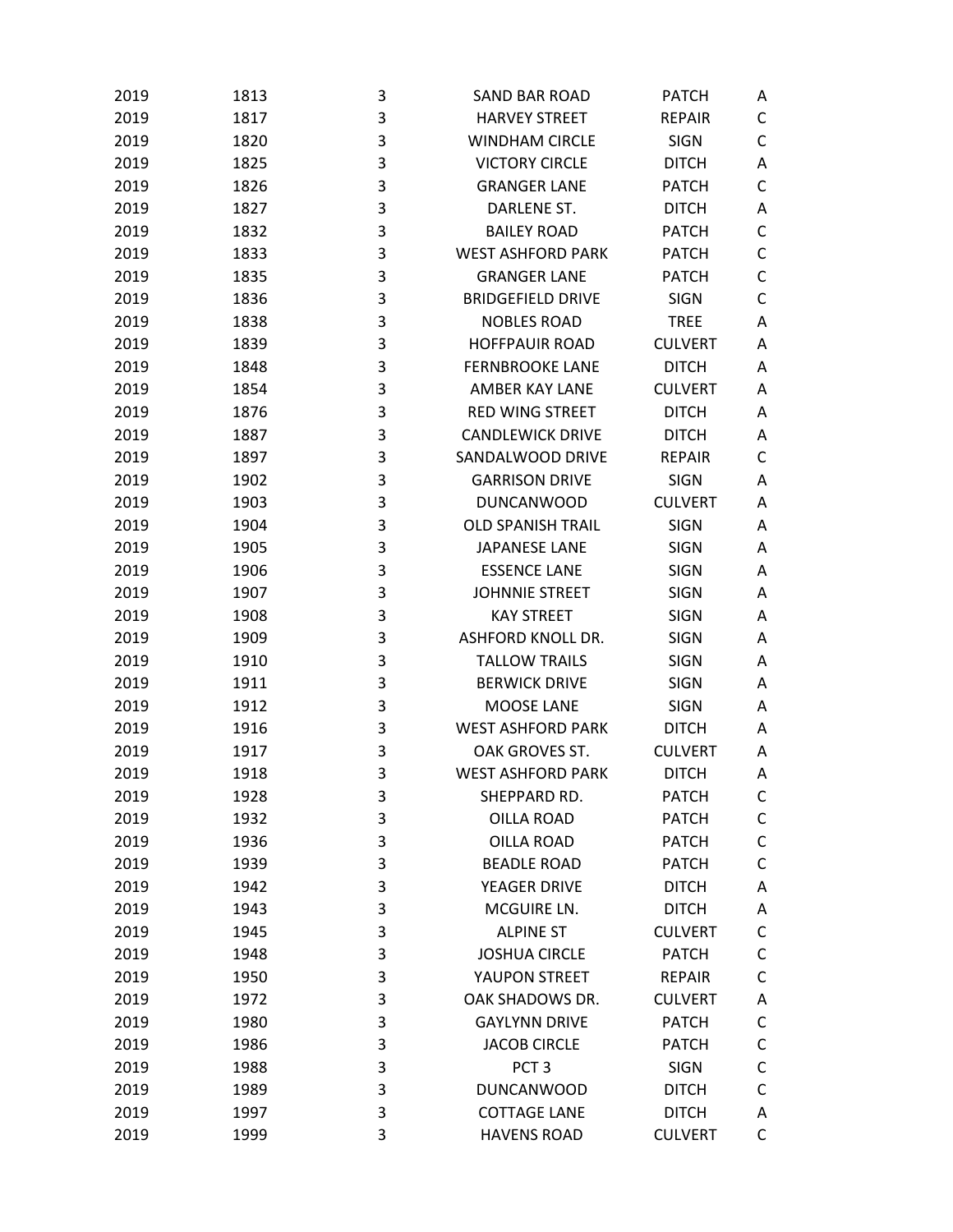| 2019 | 2001 | 3 | <b>OLD SPANISH TRAIL</b> | <b>BLADE</b>   | Α |
|------|------|---|--------------------------|----------------|---|
| 2019 | 2002 | 3 | OAKWOOD CIR.             | <b>PATCH</b>   | C |
| 2019 | 2003 | 3 | <b>CHURCH HOUSE ROAD</b> | <b>CULVERT</b> | Α |
| 2019 | 2004 | 3 | DRAKE DR.                | <b>PATCH</b>   | С |
| 2019 | 2005 | 3 | <b>CARIBOU DRIVE</b>     | <b>PATCH</b>   | Α |
| 2019 | 2014 | 3 | <b>GRANGER LANE</b>      | <b>PATCH</b>   | C |
| 2019 | 2018 | 3 | ARBOR DR.                | <b>PATCH</b>   | Α |
| 2019 | 2019 | 3 | MC GILL ROAD             | <b>PATCH</b>   | C |
| 2019 | 2021 | 3 | <b>ELK DRIVE</b>         | <b>PATCH</b>   | A |
| 2019 | 2022 | 3 | <b>NORWOOD STREET</b>    | <b>PATCH</b>   | Α |
| 2019 | 2026 | 3 | <b>SAND BAR ROAD</b>     | <b>DITCH</b>   | Α |
| 2019 | 2027 | 3 | STRONG RD.               | <b>DITCH</b>   | Α |
| 2019 | 2030 | 3 | <b>ADAMS CIRCLE</b>      | <b>PATCH</b>   | Α |
| 2019 | 2032 | 3 | <b>AMBER KAY LANE</b>    | <b>REPAIR</b>  | С |
| 2019 | 2040 | 3 | <b>MICA CIRCLE</b>       | <b>PATCH</b>   | A |
| 2019 | 2044 | 3 | LIVE OAKS ST.            | <b>PATCH</b>   | Α |
| 2019 | 2046 | 3 | HOLLY ST.                | <b>PATCH</b>   | Α |
| 2019 | 2047 | 3 | <b>STEPHANIE</b>         | <b>CULVERT</b> | Α |
| 2019 | 2049 | 3 | <b>CHURCH HOUSE ROAD</b> | <b>PATCH</b>   | Α |
| 2019 | 1803 | 4 | <b>BROOKHOLLOW DRIVE</b> | <b>CULVERT</b> | С |
| 2019 | 1808 | 4 | <b>WARWICK DR.</b>       | <b>REPAIR</b>  | С |
| 2019 | 1809 | 4 | <b>WATERFORD WAY</b>     | <b>REPAIR</b>  | C |
| 2019 | 1811 | 4 | <b>HARRIS LANE</b>       | <b>CULVERT</b> | C |
| 2019 | 1812 | 4 | <b>EVANGELINE LANE</b>   | <b>PATCH</b>   | C |
| 2019 | 1823 | 4 | <b>SOUTH TERRY (ED)</b>  | <b>DUST</b>    | Α |
| 2019 | 1828 | 4 | <b>KENNEDY STREET</b>    | <b>DITCH</b>   | C |
| 2019 | 1831 | 4 | <b>GERALD STREET</b>     | <b>TREE</b>    | Α |
| 2019 | 1834 | 4 | <b>SWEETWATER ROAD</b>   | <b>REPAIR</b>  | C |
| 2019 | 1837 | 4 | <b>KENNEDY STREET</b>    | <b>DITCH</b>   | C |
| 2019 | 1843 | 4 | <b>EMERALD ST.</b>       | <b>DITCH</b>   | Α |
| 2019 | 1844 | 4 | OUR OAKS RANCH ROAI      | <b>PATCH</b>   | Α |
| 2019 | 1845 | 4 | JEFFERSON ST.            | <b>CULVERT</b> | Α |
| 2019 | 1846 | 4 | <b>FAY STREET</b>        | <b>DITCH</b>   | Α |
| 2019 | 1850 | 4 | <b>WEST SUTTON DR.</b>   | <b>PATCH</b>   | C |
| 2019 | 1852 | 4 | PORTIE ROAD              | <b>PATCH</b>   | C |
| 2019 | 1853 | 4 | PORTIE ROAD              | <b>PATCH</b>   | C |
| 2019 | 1856 | 4 | <b>REBEL RD</b>          | <b>PATCH</b>   | C |
| 2019 | 1857 | 4 | <b>LOVE ROAD</b>         | <b>SIGN</b>    | Α |
| 2019 | 1858 | 4 | YOUNG DRIVE              | <b>SIGN</b>    | Α |
| 2019 | 1859 | 4 | <b>HOFFMAN ROAD</b>      | <b>SIGN</b>    | Α |
| 2019 | 1860 | 4 | <b>LOVE ROAD</b>         | <b>SIGN</b>    | Α |
| 2019 | 1861 | 4 | <b>OGDEN STREET</b>      | <b>SIGN</b>    | Α |
| 2019 | 1862 | 4 | <b>GAULDING STREET</b>   | <b>SIGN</b>    | Α |
| 2019 | 1863 | 4 | <b>FAY STREET</b>        | <b>SIGN</b>    | Α |
| 2019 | 1864 | 4 | <b>LISA DRIVE</b>        | <b>SIGN</b>    | Α |
| 2019 | 1865 | 4 | <b>LOVING DRIVE</b>      | <b>SIGN</b>    | Α |
| 2019 | 1866 | 4 | <b>BUNNS BLUFF ROAD</b>  | <b>SIGN</b>    | Α |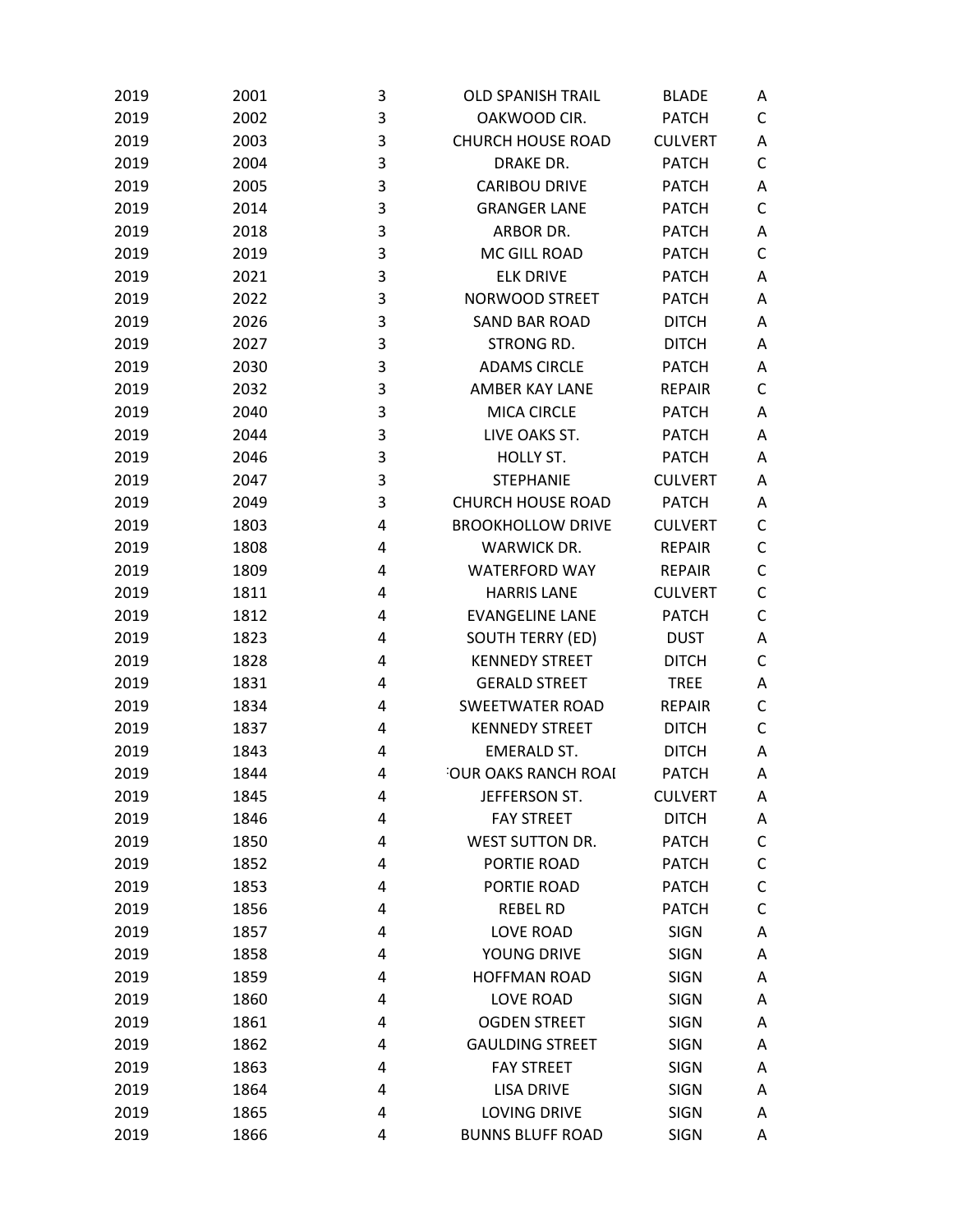| 2019 | 1869 | 4 | TRAM, E                  | <b>SIGN</b>    | A |
|------|------|---|--------------------------|----------------|---|
| 2019 | 1870 | 4 | <b>STEPHENSON ROAD</b>   | <b>PATCH</b>   | С |
| 2019 | 1871 | 4 | <b>CORRIGAN ROAD</b>     | <b>CULVERT</b> | C |
| 2019 | 1872 | 4 | PCT <sub>4</sub>         | <b>PATCH</b>   | C |
| 2019 | 1873 | 4 | PCT <sub>4</sub>         | <b>SIGN</b>    | A |
| 2019 | 1874 | 4 | PCT <sub>4</sub>         | <b>SIGN</b>    | Α |
| 2019 | 1875 | 4 | <b>CORRIGAN ROAD</b>     | <b>DITCH</b>   | Α |
| 2019 | 1880 | 4 | PRINCETON PLACE          | <b>DITCH</b>   | Α |
| 2019 | 1881 | 4 | LAMONT DR.               | <b>CULVERT</b> | Α |
| 2019 | 1883 | 4 | <b>SWALLOW ST (ROSE)</b> | <b>TREE</b>    | A |
| 2019 | 1884 | 4 | PECAN ROAD               | <b>DITCH</b>   | A |
| 2019 | 1895 | 4 | <b>REVERE LANE</b>       | <b>CULVERT</b> | Α |
| 2019 | 1899 | 4 | <b>WEST CIRCLE DRIVE</b> | <b>DITCH</b>   | Α |
| 2019 | 1900 | 4 | MITZI LN.                | <b>DITCH</b>   | Α |
| 2019 | 1901 | 4 | TYLER ST.                | <b>DITCH</b>   | C |
| 2019 | 1913 | 4 | <b>KERRY CIRCLE</b>      | <b>SIGN</b>    | Α |
| 2019 | 1914 | 4 | <b>REBEL RD</b>          | <b>PATCH</b>   | C |
| 2019 | 1915 | 4 | <b>GALWAY DRIVE</b>      | <b>REPAIR</b>  | Α |
| 2019 | 1919 | 4 | JEFFERSON ST.            | <b>TREE</b>    | C |
| 2019 | 1924 | 4 | <b>SWEETWATER ROAD</b>   | <b>SIGN</b>    | Α |
| 2019 | 1925 | 4 | OLD HWY 90               | <b>DITCH</b>   | C |
| 2019 | 1927 | 4 | <b>BROOKHOLLOW DRIVE</b> | <b>DITCH</b>   | Α |
| 2019 | 1930 | 4 | <b>EVANGELINE LANE</b>   | <b>DITCH</b>   | Α |
| 2019 | 1931 | 4 | <b>DIXIE DRIVE</b>       | <b>PATCH</b>   | C |
| 2019 | 1933 | 4 | WILLOW WOOD DR           | <b>PATCH</b>   | C |
| 2019 | 1935 | 4 | NORTH SUTTON DR.         | <b>PATCH</b>   | Α |
| 2019 | 1937 | 4 | <b>NEEDLES</b>           | <b>DITCH</b>   | Α |
| 2019 | 1946 | 4 | <b>MEDFORD ST</b>        | <b>PATCH</b>   | C |
| 2019 | 1947 | 4 | <b>SOUTH TERRY (ED)</b>  | <b>PATCH</b>   | A |
| 2019 | 1953 | 4 | PIPELINE RD              | <b>SIGN</b>    | A |
| 2019 | 1954 | 4 | <b>BELFAST WAY</b>       | <b>SIGN</b>    | Α |
| 2019 | 1955 | 4 | <b>BELFAST WAY</b>       | <b>SIGN</b>    | Α |
| 2019 | 1956 | 4 | <b>WEXFORD DRIVE</b>     | <b>SIGN</b>    | Α |
| 2019 | 1957 | 4 | <b>DUBLIN DRIVE</b>      | <b>SIGN</b>    | Α |
| 2019 | 1958 | 4 | <b>WATERFORD WAY</b>     | <b>SIGN</b>    | A |
| 2019 | 1959 | 4 | <b>LIMERICK DRIVE</b>    | <b>SIGN</b>    | A |
| 2019 | 1960 | 4 | <b>GALWAY DRIVE</b>      | <b>SIGN</b>    | Α |
| 2019 | 1963 | 4 | SANDRIDGE RD             | <b>SIGN</b>    | Α |
| 2019 | 1964 | 4 | <b>OHIO STREET</b>       | <b>SIGN</b>    | Α |
| 2019 | 1965 | 4 | <b>SHAMROCK STREET</b>   | <b>SIGN</b>    | Α |
| 2019 | 1966 | 4 | APACHE ST.               | <b>SIGN</b>    | Α |
| 2019 | 1967 | 4 | <b>RUSSELL ROAD</b>      | <b>SIGN</b>    | A |
| 2019 | 1968 | 4 | DAVIS LN.                | <b>SIGN</b>    | Α |
| 2019 | 1969 | 4 | POPLAR ST.               | <b>SIGN</b>    | Α |
| 2019 | 1973 | 4 | OUR OAKS RANCH ROAI      | <b>TRASH</b>   | A |
| 2019 | 1976 | 4 | CHEYENNE ST.             | <b>SIGN</b>    | Α |
| 2019 | 1979 | 4 | <b>PUG ROAD</b>          | <b>REPAIR</b>  | C |